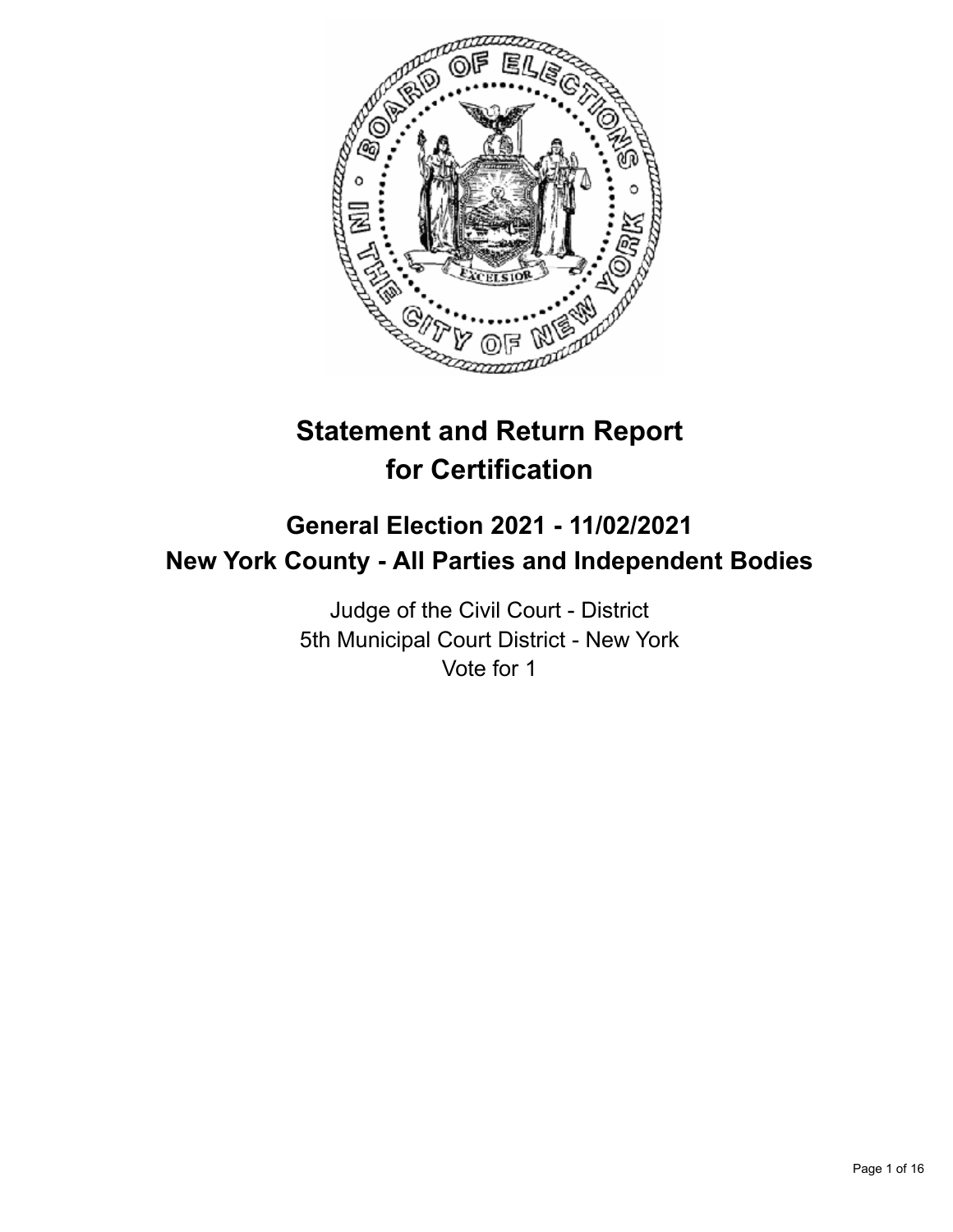

| PUBLIC COUNTER                                           | 19,829       |
|----------------------------------------------------------|--------------|
| MANUALLY COUNTED EMERGENCY                               | 0            |
| <b>ABSENTEE / MILITARY</b>                               | 2,858        |
| <b>AFFIDAVIT</b>                                         | 161          |
| <b>Total Ballots</b>                                     | 22,848       |
| Less - Inapplicable Federal/Special Presidential Ballots | 0            |
| <b>Total Applicable Ballots</b>                          | 22,848       |
| HASA A. KINGO (DEMOCRATIC)                               | 17,959       |
| AARON GOWATICK (WRITE-IN)                                | 1            |
| ABRAHAM LINCOLN (WRITE-IN)                               | 1            |
| ADAM HERBST (WRITE-IN)                                   | $\mathbf{1}$ |
| ALEXANDER FIRESTONE (WRITE-IN)                           | 1            |
| ALTON H. MADDOX JR. (WRITE-IN)                           | 1            |
| AMY PRESS (WRITE-IN)                                     | 1            |
| ANDREW FREY (WRITE-IN)                                   | 1            |
| ANDREW TILEN (WRITE-IN)                                  | 1            |
| ANNELIESE BARNETT (WRITE-IN)                             | 1            |
| BARBARA JAFFE (WRITE-IN)                                 | 1            |
| BILL GOODMAN (WRITE-IN)                                  | 1            |
| BILL KATCHER (WRITE-IN)                                  | 1            |
| <b>BRANDON SINGH (WRITE-IN)</b>                          | 1            |
| <b>BRIAN PRENO (WRITE-IN)</b>                            | 1            |
| BRIAN QUILTER (WRITE-IN)                                 | 1            |
| <b>BRIAN STAUB (WRITE-IN)</b>                            | 1            |
| BRITNEY SPEARS (WRITE-IN)                                | 1            |
| BTZALEL HIRSHHORN (WRITE-IN)                             | 1            |
| CHRIS BOOTH GLEN (WRITE-IN)                              | 1            |
| CHRIS CUOMO (WRITE-IN)                                   | 1            |
| CHRISTINE TESSITORE (WRITE-IN)                           | 1            |
| CORINNE M. BEREZUK (WRITE-IN)                            | 1            |
| CURTIS A. SLIWA (WRITE-IN)                               | 7            |
| DAVID ASMAN (WRITE-IN)                                   | 1            |
| DAVID CHUTTER (WRITE-IN)                                 | 1            |
| DAVID FRIEDMAN (WRITE-IN)                                | 1            |
| DAVID NIDUS (WRITE-IN)                                   | 1            |
| DAVID PEREZ (WRITE-IN)                                   | 1            |
| DAVID RATH (WRITE-IN)                                    | 1            |
| DAVID SACK (WRITE-IN)                                    | 1            |
| DAVID SCHULCHET (WRITE-IN)                               | 1            |
| DAVID SEATON (WRITE-IN)                                  | 1            |
| DEBORAH A. KONOPKO (WRITE-IN)                            | 1            |
| DIANE SANE (WRITE-IN)                                    | 1            |
| DONALD TRUMP (WRITE-IN)                                  | 4            |
| EDWARD GRAMLING (WRITE-IN)                               | 1            |
| EDWARD L. POWERS, ESQ. (WRITE-IN)                        | 1            |
| ELANA SINENSKY (WRITE-IN)                                | 2            |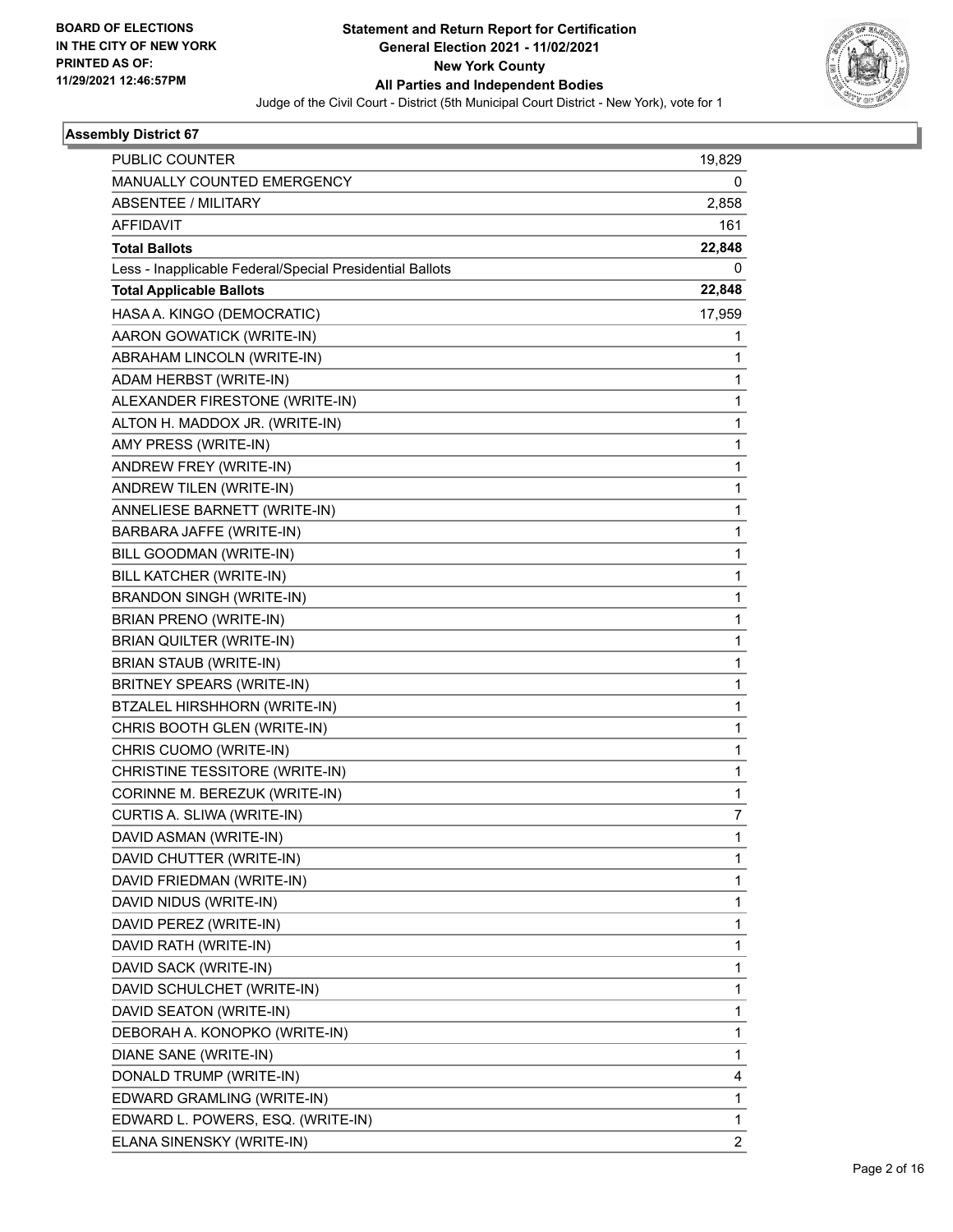

| ELIZABETH COLLETON (WRITE-IN)       | 1 |
|-------------------------------------|---|
| ELON MUSK (WRITE-IN)                | 1 |
| ERIC TRUMP (WRITE-IN)               | 2 |
| ETHAN GOLDSTEIN (WRITE-IN)          | 1 |
| FATIMA SHAMA (WRITE-IN)             | 1 |
| FRANCINE COHEN (WRITE-IN)           | 1 |
| <b>GEORGE WASHINGTON (WRITE-IN)</b> | 1 |
| HARVEY STEIN (WRITE-IN)             | 1 |
| HEIDI LEVINE (WRITE-IN)             | 1 |
| HILLEL GROSS (WRITE-IN)             | 1 |
| HOWARD MALATZKY (WRITE-IN)          | 1 |
| HOWARD ZUCKER (WRITE-IN)            | 1 |
| ISAIAH DICKER (WRITE-IN)            | 1 |
| JEB SINGER (WRITE-IN)               | 1 |
| JEFFREY MILLER (WRITE-IN)           | 1 |
| JEN PSAKI (WRITE-IN)                | 1 |
| JEROME JUNGSTER (WRITE-IN)          | 1 |
| JEROME SAVINO (WRITE-IN)            | 1 |
| JESSE WATERS (WRITE-IN)             | 1 |
| JOE DOAKES (WRITE-IN)               | 1 |
| JOE NIEVES (WRITE-IN)               | 1 |
| JOHN MCCORMICK (WRITE-IN)           | 1 |
| JOHN PUTNUN (WRITE-IN)              | 1 |
| JOHN VIRUET (WRITE-IN)              | 1 |
| JORDON L. HOLTZMAN (WRITE-IN)       | 1 |
| JOSEPH BIDEN (WRITE-IN)             | 1 |
| JOSEPH MCGUARVEL (WRITE-IN)         | 1 |
| JOSEPH P. WORPNER (WRITE-IN)        | 1 |
| JOSEPH VOGEL (WRITE-IN)             | 1 |
| JOSH SIEGEL (WRITE-IN)              | 1 |
| JULEE FLOOD (WRITE-IN)              | 1 |
| <b>JUSTIN COHEN (WRITE-IN)</b>      | 1 |
| KADAR A. HARRIS (WRITE-IN)          | 1 |
| KANYE WEST (WRITE-IN)               | 1 |
| KATIE MCMEHMAN (WRITE-IN)           | 1 |
| LARRY ABRAMS (WRITE-IN)             | 1 |
| LARRY SHORE (WRITE-IN)              | 1 |
| LEE REITER (WRITE-IN)               | 1 |
| LINA FRANCO (WRITE-IN)              | 1 |
| LIONEL WICK (WRITE-IN)              | 1 |
| LISA IMMITT (WRITE-IN)              | 1 |
| LORA MARTINEZ (WRITE-IN)            | 1 |
| MACK SCHLEFER (WRITE-IN)            | 2 |
| MARIA DANZILO (WRITE-IN)            | 1 |
| MARILYN MONROE (WRITE-IN)           | 1 |
| MARK ELLIS (WRITE-IN)               | 1 |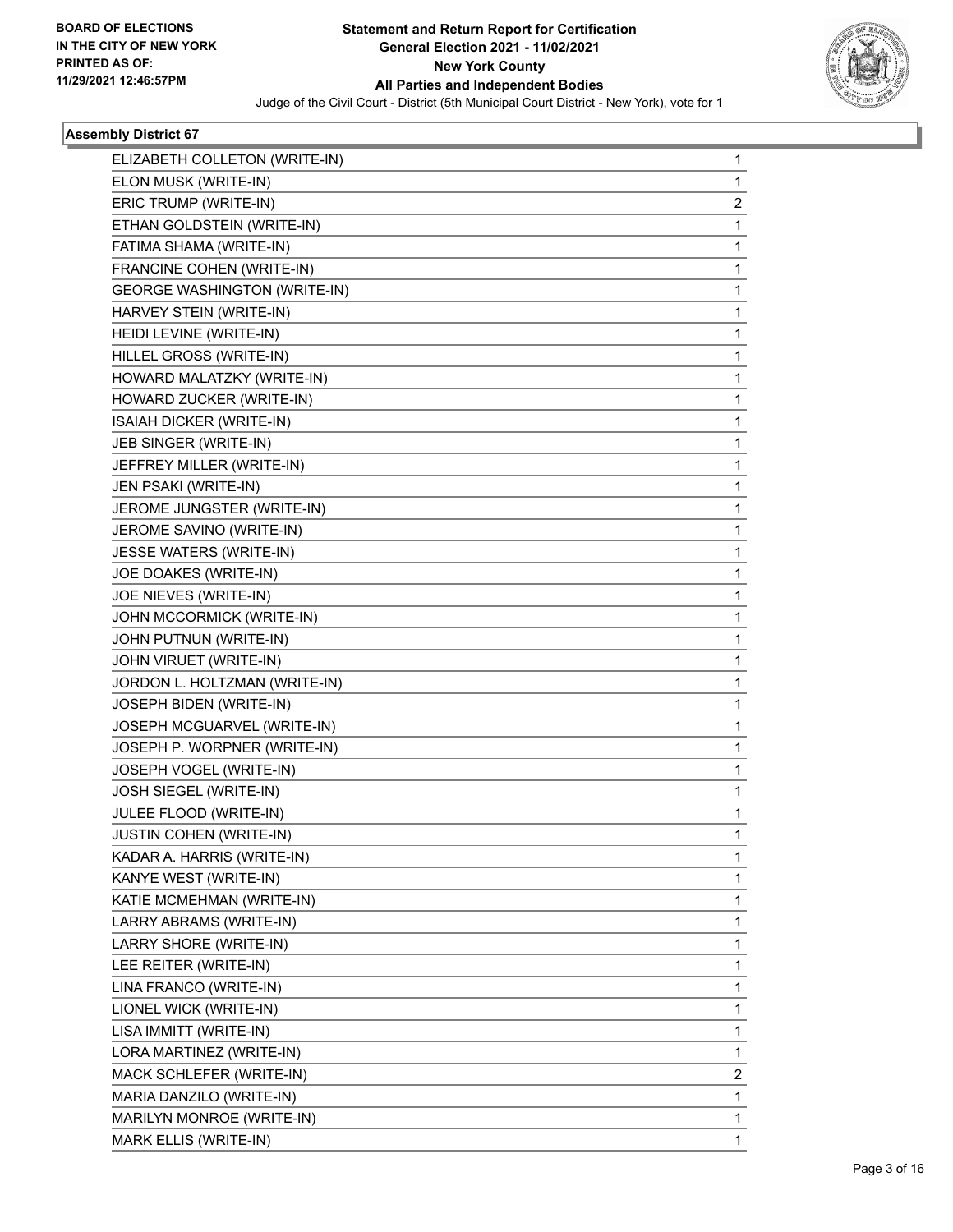

| MARTIN LUTHER KING JR. (WRITE-IN)   | 1  |
|-------------------------------------|----|
| MATTHEW PINTEA (WRITE-IN)           | 1  |
| MAX ROSE (WRITE-IN)                 | 1  |
| MELANIA TRUMP (WRITE-IN)            | 2  |
| MICHAEL COHEN, ESQ. (WRITE-IN)      | 1  |
| MICHAEL CRONIN (WRITE-IN)           | 1  |
| MICHAEL J. GRUDBERG (WRITE-IN)      | 1  |
| MICHAEL PADDEN (WRITE-IN)           | 1  |
| MICHEL NENTWIG (WRITE-IN)           | 1  |
| MINDY SCHACTMAN (WRITE-IN)          | 1  |
| MIRIAM SACK (WRITE-IN)              | 1  |
| MIRIANA LISANTI (WRITE-IN)          | 1  |
| NANCY SLIWA (WRITE-IN)              | 2  |
| NEIL RISS (WRITE-IN)                | 1  |
| OJ SIMPSON (WRITE-IN)               | 1  |
| OLIVE KESSLER (WRITE-IN)            | 1  |
| PAMELA KAPLAN (WRITE-IN)            | 1  |
| PAUL JESELSOHN (WRITE-IN)           | 1  |
| PENNY MINTZ (WRITE-IN)              | 1  |
| PERCY JACKSON (WRITE-IN)            | 1  |
| PETER C. HEIN (WRITE-IN)            | 1  |
| PETER RIORDEM (WRITE-IN)            | 1  |
| PHILIP NIELSEN (WRITE-IN)           | 1  |
| RABIA MITCHELL (WRITE-IN)           | 1  |
| RICHARD CHAN (WRITE-IN)             | 1  |
| RICHARD FRIEDMAN (WRITE-IN)         | 1  |
| RICK HILLS (WRITE-IN)               | 1  |
| ROBERT CHAN (WRITE-IN)              | 1  |
| ROBIN KRAVITZ (WRITE-IN)            | 1  |
| RONALD A. CURRIE (WRITE-IN)         | 1  |
| RUDOLPH GIULIANI (WRITE-IN)         | 3  |
| SAMUEL ALITO (WRITE-IN)             | 1  |
| SCOTT MARKOFF (WRITE-IN)            | 1  |
| SCOTT REGELMAN (WRITE-IN)           | 1  |
| SEAN SEANLON (WRITE-IN)             | 1  |
| SEAN SINGH (WRITE-IN)               | 1  |
| STEVE POLYKOV (WRITE-IN)            | 1  |
| STEVEN MOSTOFSKY (WRITE-IN)         | 1  |
| STUART VARNEY (WRITE-IN)            | 1  |
| TALI FARHADIAN WEINSTEIN (WRITE-IN) | 1  |
| TAYLOR D. KOPELAN (WRITE-IN)        | 1  |
| TED CRUZ (WRITE-IN)                 | 1  |
| THOMAS ASHER, ESQ. (WRITE-IN)       | 1  |
| THOMAS KENNIFF (WRITE-IN)           | 4  |
| TYLER BARTLETT (WRITE-IN)           | 2  |
| UNATTRIBUTABLE WRITE-IN (WRITE-IN)  | 81 |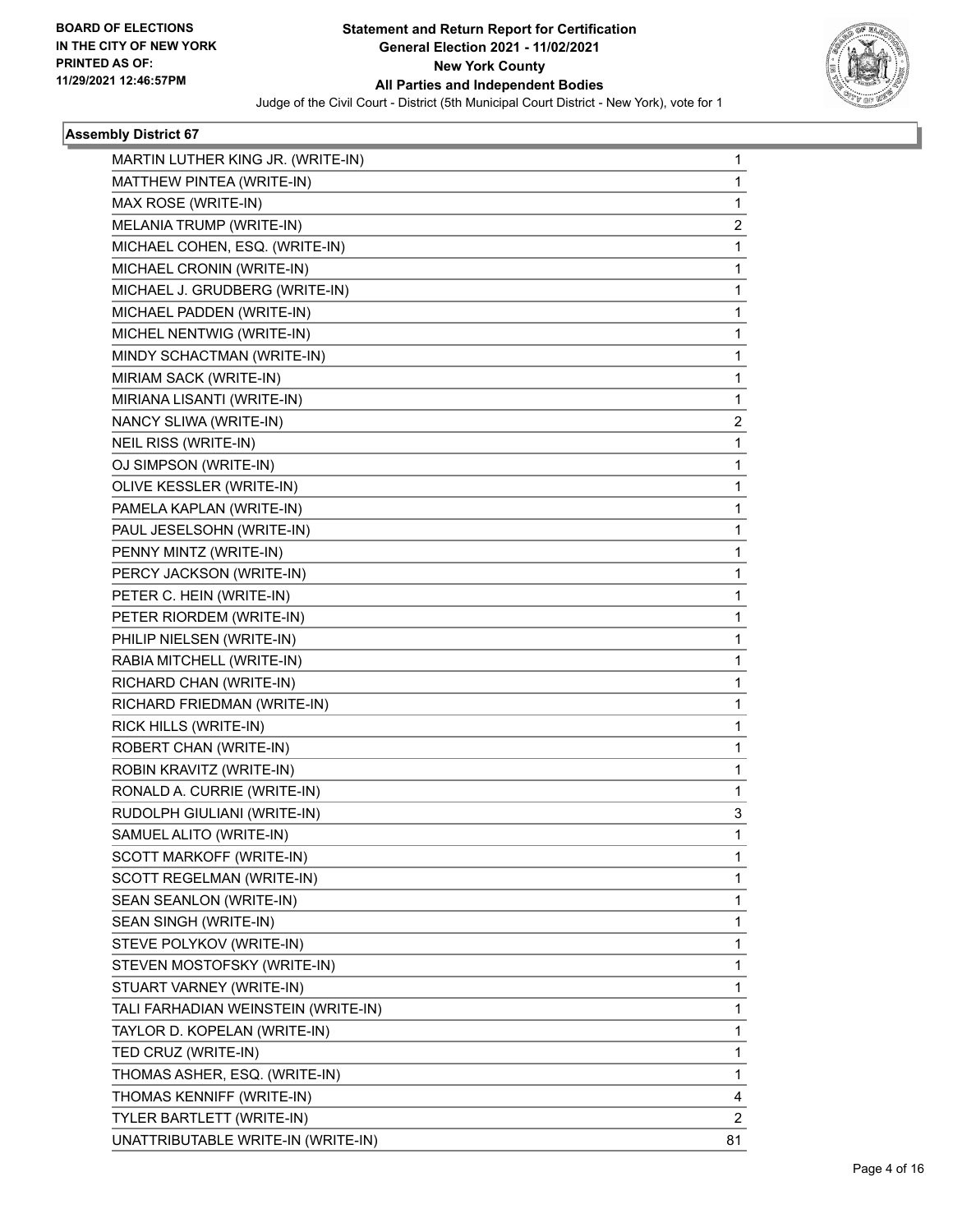

| UNCOUNTED WRITE-IN PER STATUTE (WRITE-IN) |        |
|-------------------------------------------|--------|
| VICTORIA GRAFFEO (WRITE-IN)               |        |
| WES HIGBEE (WRITE-IN)                     |        |
| WILLIAM A. PEPITONE (WRITE-IN)            |        |
| WILLIAM BUCKLEY (WRITE-IN)                |        |
| WILLIAM DYER HALPERN (WRITE-IN)           |        |
| WILLIAM HEINZEN (WRITE-IN)                |        |
| WILLIAM SPELLMAN (WRITE-IN)               |        |
| <b>Total Votes</b>                        | 18,197 |
| Unrecorded                                | 4.651  |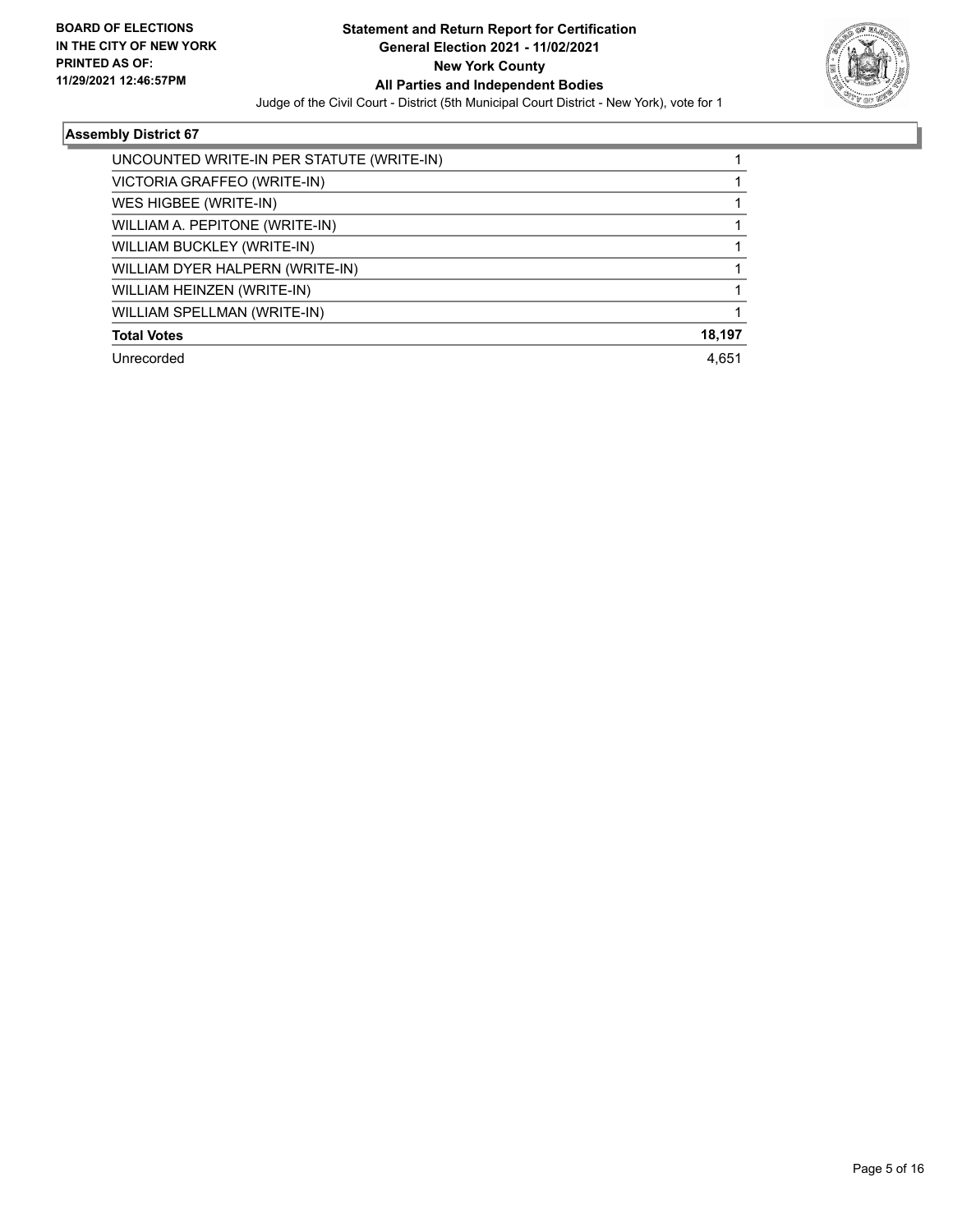

| PUBLIC COUNTER                                           | 20,848                  |
|----------------------------------------------------------|-------------------------|
| MANUALLY COUNTED EMERGENCY                               | 3                       |
| ABSENTEE / MILITARY                                      | 3,785                   |
| <b>AFFIDAVIT</b>                                         | 165                     |
| <b>Total Ballots</b>                                     | 24,801                  |
| Less - Inapplicable Federal/Special Presidential Ballots | 0                       |
| <b>Total Applicable Ballots</b>                          | 24,801                  |
| HASA A. KINGO (DEMOCRATIC)                               | 19,114                  |
| ALAN FLACKS (WRITE-IN)                                   | 2                       |
| ALEX J. MCCONNELL (WRITE-IN)                             | 1                       |
| AMANDA IGELZ (WRITE-IN)                                  | 1                       |
| AMAYA LEBLANCA (WRITE-IN)                                | 1                       |
| ANDREW CALLAGHAN (WRITE-IN)                              | 1                       |
| ANDREW YANG (WRITE-IN)                                   | 1                       |
| ANGELA EUNICE (WRITE-IN)                                 | 1                       |
| ANN NEWMAN (WRITE-IN)                                    | 1                       |
| ANTHONY RIZZO (WRITE-IN)                                 | 1                       |
| ANTON MIKOFSKY (WRITE-IN)                                | 1                       |
| <b>BARRY LEIWANT (WRITE-IN)</b>                          | 1                       |
| <b>BERNIE SANDERS (WRITE-IN)</b>                         | $\overline{\mathbf{c}}$ |
| <b>BOB BOBINGTON (WRITE-IN)</b>                          | 1                       |
| <b>BRUCE WRIGHT (WRITE-IN)</b>                           | 1                       |
| CARINE ARTINGHAM (WRITE-IN)                              | 1                       |
| CHARLES GROSS (WRITE-IN)                                 | 1                       |
| CHRISTIAN TRIGANI (WRITE-IN)                             | 1                       |
| COURTNEY HALEY (WRITE-IN)                                | $\mathbf{1}$            |
| CURTIS A. SLIWA (WRITE-IN)                               | 5                       |
| DANIEL VELASCO (WRITE-IN)                                | 1                       |
| DAVID FANNING (WRITE-IN)                                 | 1                       |
| DAVID GALANTER (WRITE-IN)                                | 1                       |
| DAVID M. MORRIS (WRITE-IN)                               | 1                       |
| DAVID P. SCHAFFER (WRITE-IN)                             | 1                       |
| DAVID S. PUMPKINS (WRITE-IN)                             | 1                       |
| DAVID SCHAFFER (WRITE-IN)                                | 1                       |
| DON PARKER (WRITE-IN)                                    | 1                       |
| DONALD J. TRUMP (WRITE-IN)                               | 1                       |
| DONALD TRUMP (WRITE-IN)                                  | 4                       |
| DORIS FRENCH (WRITE-IN)                                  | 1                       |
| DOUGLAS KELJIKIAN (WRITE-IN)                             | 1                       |
| EDWARD WEISS (WRITE-IN)                                  | 1                       |
| EDWARD WIPPER (WRITE-IN)                                 | 1                       |
| ELIHU MASSEL (WRITE-IN)                                  | 1                       |
| ELIYANA KAPLOUR (WRITE-IN)                               | 1                       |
| ELIZA ORLINS (WRITE-IN)                                  | 1                       |
| ELIZABETH CROTTY (WRITE-IN)                              | 1                       |
| ELIZABETH FISCHER (WRITE-IN)                             | 1                       |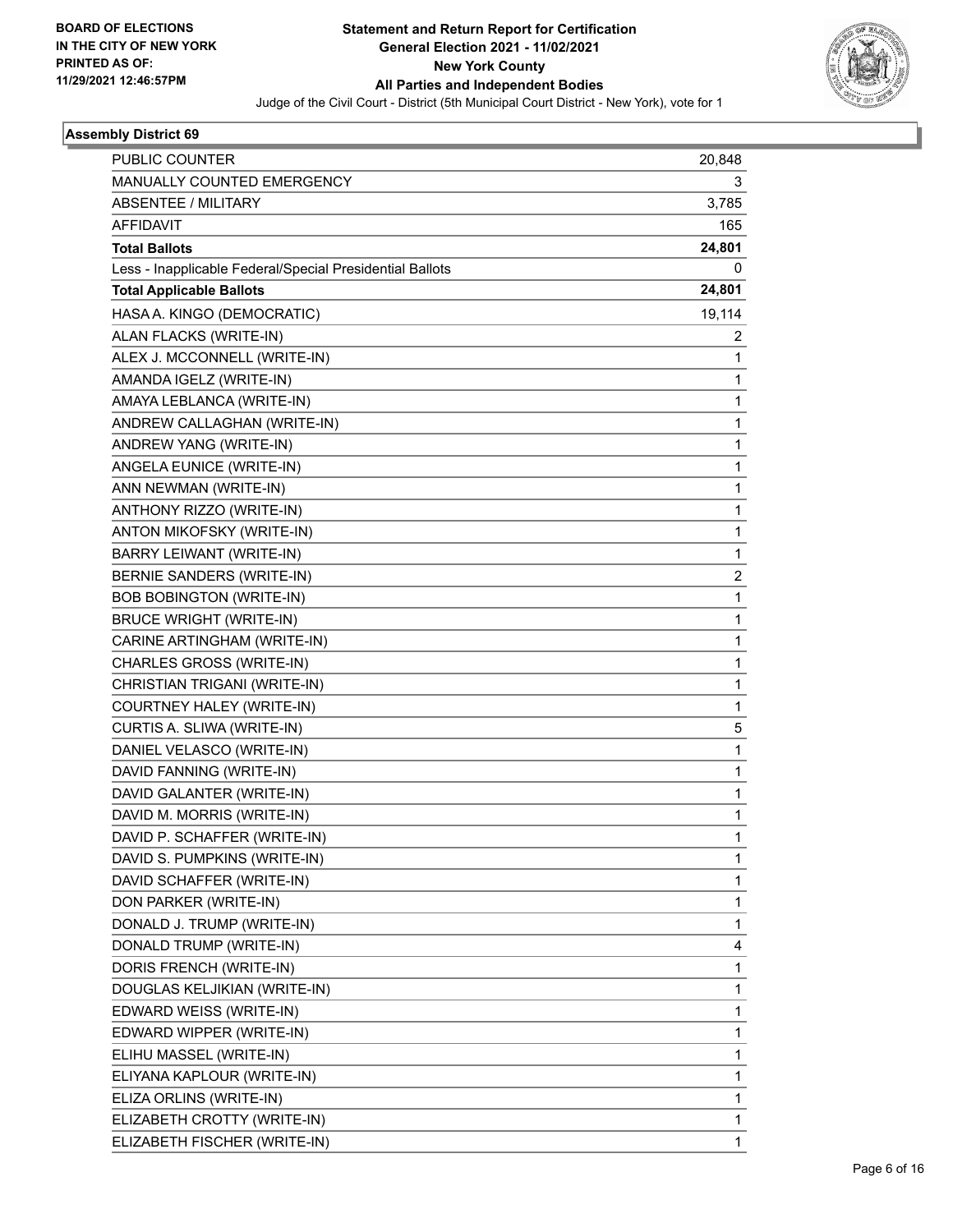

| ELLEN ABRAMS (WRITE-IN)           | 1            |
|-----------------------------------|--------------|
| ERIC ADAMS (WRITE-IN)             | 1            |
| ERIC L. HARTLINE (WRITE-IN)       | 1            |
| FRANK MURANO (WRITE-IN)           | 1            |
| <b>GARY GREENGRASS (WRITE-IN)</b> | 1            |
| <b>GEORGE RULTER (WRITE-IN)</b>   | 1            |
| <b>GLENN GUCCIARDO (WRITE-IN)</b> | 1            |
| <b>GREGG ROTH (WRITE-IN)</b>      | 1            |
| HARRISON J. GOLDIN (WRITE-IN)     | 1            |
| HELEN OWY HAI (WRITE-IN)          | 1            |
| HENRY M. OBERNAUER (WRITE-IN)     | 1            |
| HON. KENITH HOLDER (WRITE-IN)     | 1            |
| ISAIAH BROWN (WRITE-IN)           | 1            |
| JACOB BENJAMIN (WRITE-IN)         | 1            |
| JAKE STEVENS (WRITE-IN)           | 1            |
| JAMES NULLY (WRITE-IN)            | 1            |
| JANE JACOBS (WRITE-IN)            | 1            |
| JANE ZHANG (WRITE-IN)             | 1            |
| JEFFREY HORN (WRITE-IN)           | 1            |
| JILL GRECO (WRITE-IN)             | 1            |
| JOHN CATSIMATIDIS (WRITE-IN)      | 1            |
| JOHN JOSEPH KELLEY (WRITE-IN)     | 1            |
| JOSHUA H. SILVERSTEIN (WRITE-IN)  | 1            |
| <b>JOSIAH OBASMY (WRITE-IN)</b>   | 1            |
| KANYE WEST (WRITE-IN)             | 2            |
| KATHERINE ALFORD (WRITE-IN)       | $\mathbf{1}$ |
| KEVIN R. GARVEY (WRITE-IN)        | 1            |
| KIRK DOUGLAS (WRITE-IN)           | 1            |
| LARRY ELDER (WRITE-IN)            | 1            |
| LEONARD NIMOY (WRITE-IN)          | 1            |
| LESLIE STROTH (WRITE-IN)          | 1            |
| LEWIS C. TAISHOFF (WRITE-IN)      | 1            |
| MARGARET EDER (WRITE-IN)          | 1            |
| MARIA KUCER (WRITE-IN)            | 1            |
| MATT KNIFFIN (WRITE-IN)           | 1            |
| MATTHEW ROCKWOOD (WRITE-IN)       | 1            |
| MIA MINEN (WRITE-IN)              | 1            |
| MICHAEL E. LEWYN (WRITE-IN)       | 1            |
| MICHAEL LABUSKES (WRITE-IN)       | 1            |
| MICHELLE WEBER (WRITE-IN)         | 1            |
| MILLARD FILMORE (WRITE-IN)        | 1            |
| MORGAN HARTING (WRITE-IN)         | 1            |
| MOSES ZUIMILLER (WRITE-IN)        | 1            |
| NANCY SLIWA (WRITE-IN)            | 2            |
| NIKKI HALEY (WRITE-IN)            | 1            |
| PENIAH PETRUCK (WRITE-IN)         | 1            |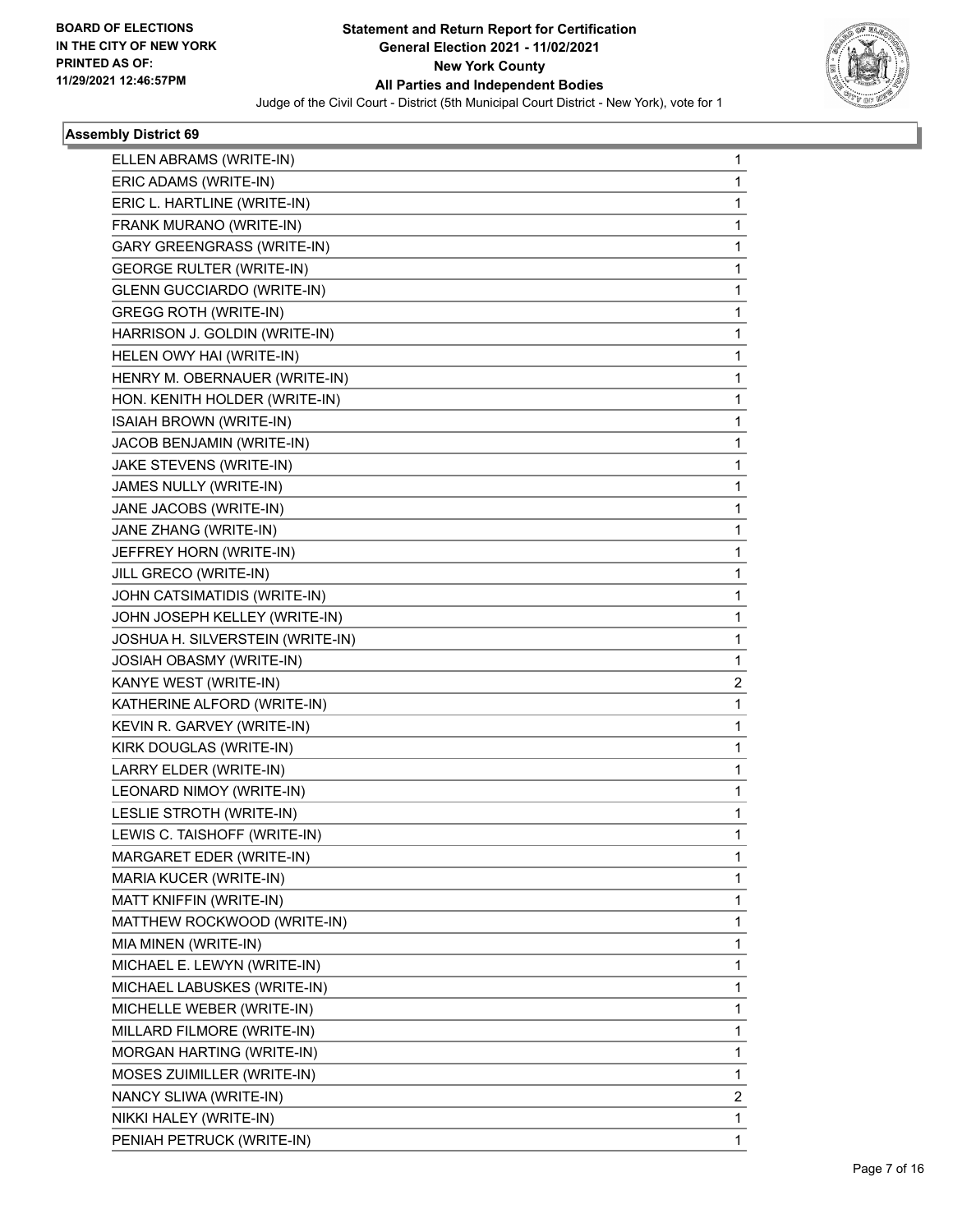

| PETER WEINBERG (WRITE-IN)                 | 1                       |
|-------------------------------------------|-------------------------|
| RACQUEL REINSTEIN (WRITE-IN)              | $\mathbf{1}$            |
| RAY KELLY (WRITE-IN)                      | $\overline{2}$          |
| RENEE V. MORALES (WRITE-IN)               | 1                       |
| RICARDO VIERA (WRITE-IN)                  | 1                       |
| RICHARD BROWN (WRITE-IN)                  | 1                       |
| RICHARD TEMERIAN (WRITE-IN)               | 1                       |
| ROBERT C. JOSMAN (WRITE-IN)               | 1                       |
| ROBERT M. LEVY (WRITE-IN)                 | 1                       |
| RONALD A. CURRIE (WRITE-IN)               | 1                       |
| RONALD CASTORINA JR. (WRITE-IN)           | 1                       |
| ROSA ANIETO (WRITE-IN)                    | 1                       |
| ROY MOSKOWITZ (WRITE-IN)                  | 1                       |
| RUDOLPH GIULIANI (WRITE-IN)               | $\overline{\mathbf{c}}$ |
| RUFUS T. FIREFLY (WRITE-IN)               | $\mathbf{1}$            |
| RUSSEL MORSE (WRITE-IN)                   | 1                       |
| SAMANTHA SCHONFELD (WRITE-IN)             | 1                       |
| SARAH SHULEVITZ-VERHAND (WRITE-IN)        | $\overline{c}$          |
| SEAN DONOVAN (WRITE-IN)                   | 1                       |
| SETH HABERMAN (WRITE-IN)                  | 1                       |
| SETH STEGEL (WRITE-IN)                    | 1                       |
| SIEDEL BETHUNE (WRITE-IN)                 | 1                       |
| STEVEN KUPIETSKY (WRITE-IN)               | 1                       |
| SUZANNE JACOBSON (WRITE-IN)               | 1                       |
| THOMAS H. CURRY, ESQ. (WRITE-IN)          | 1                       |
| UNATTRIBUTABLE WRITE-IN (WRITE-IN)        | 64                      |
| UNCOUNTED WRITE-IN PER STATUTE (WRITE-IN) | 1                       |
| WILL CHOY (WRITE-IN)                      | 1                       |
| WOJCIECH MICKOWSKI (WRITE-IN)             | 1                       |
| <b>Total Votes</b>                        | 19,304                  |
| Unrecorded                                | 5,497                   |
|                                           |                         |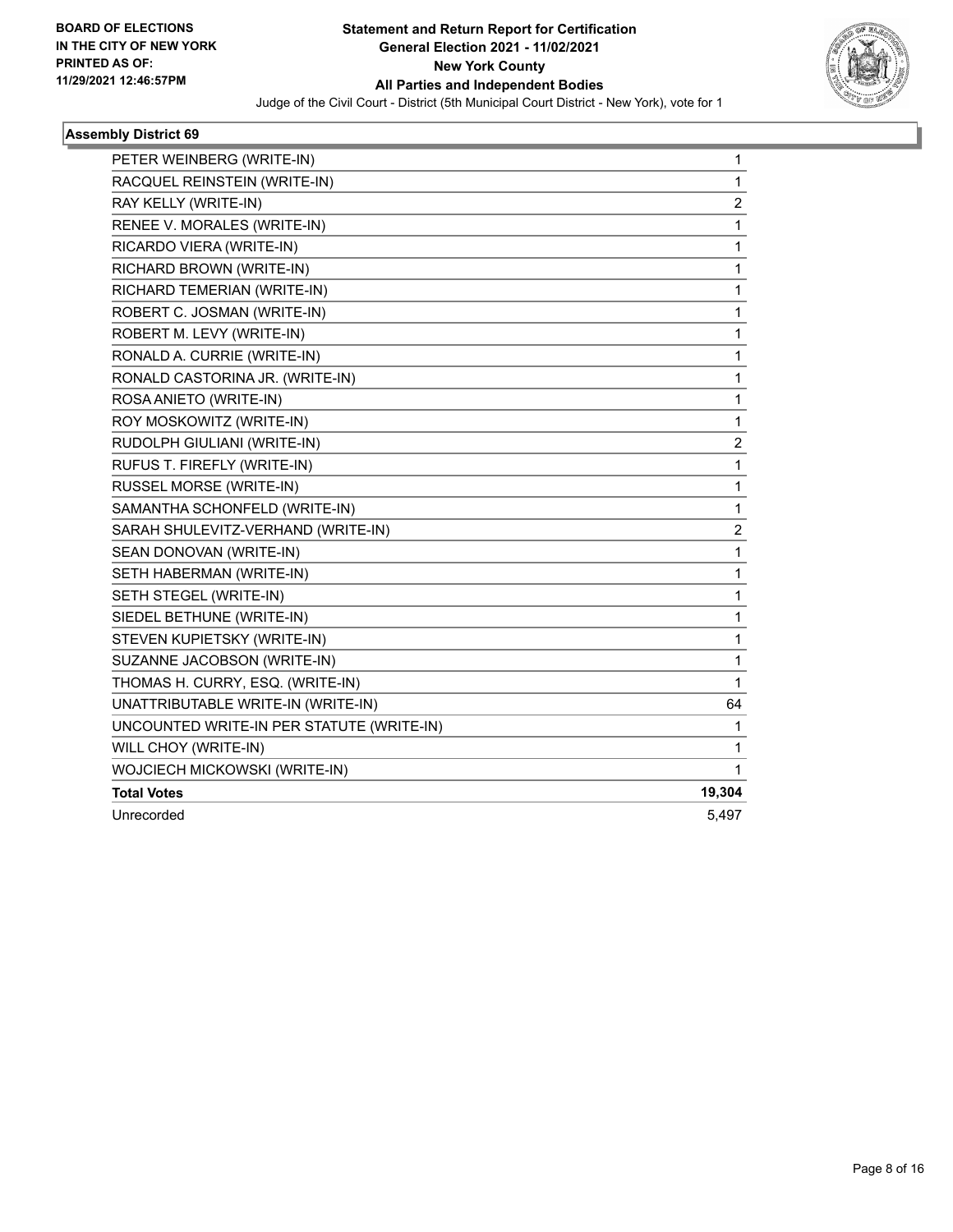

| <b>PUBLIC COUNTER</b>                                    | 845            |
|----------------------------------------------------------|----------------|
| <b>MANUALLY COUNTED EMERGENCY</b>                        | 0              |
| <b>ABSENTEE / MILITARY</b>                               | 185            |
| <b>AFFIDAVIT</b>                                         | 13             |
| <b>Total Ballots</b>                                     | 1,043          |
| Less - Inapplicable Federal/Special Presidential Ballots | 0              |
| <b>Total Applicable Ballots</b>                          | 1,043          |
| HASA A. KINGO (DEMOCRATIC)                               | 793            |
| ADAM FRIEDLAND (WRITE-IN)                                | 1              |
| <b>BARRY MONTROSE (WRITE-IN)</b>                         | 1              |
| DANIELLE CUSSON (WRITE-IN)                               | 1              |
| DIMITRIJE M. MITRINOVIC (WRITE-IN)                       | 1              |
| DONALD TRUMP (WRITE-IN)                                  | $\overline{2}$ |
| ESTEE CARTER (WRITE-IN)                                  | 1              |
| LAURA WESLEY (WRITE-IN)                                  | 1              |
| MATTHEW HARRIS (WRITE-IN)                                | 1              |
| MICHAEL DAVIS (WRITE-IN)                                 | 1              |
| UNATTRIBUTABLE WRITE-IN (WRITE-IN)                       | 3              |
| <b>Total Votes</b>                                       | 806            |
| Unrecorded                                               | 237            |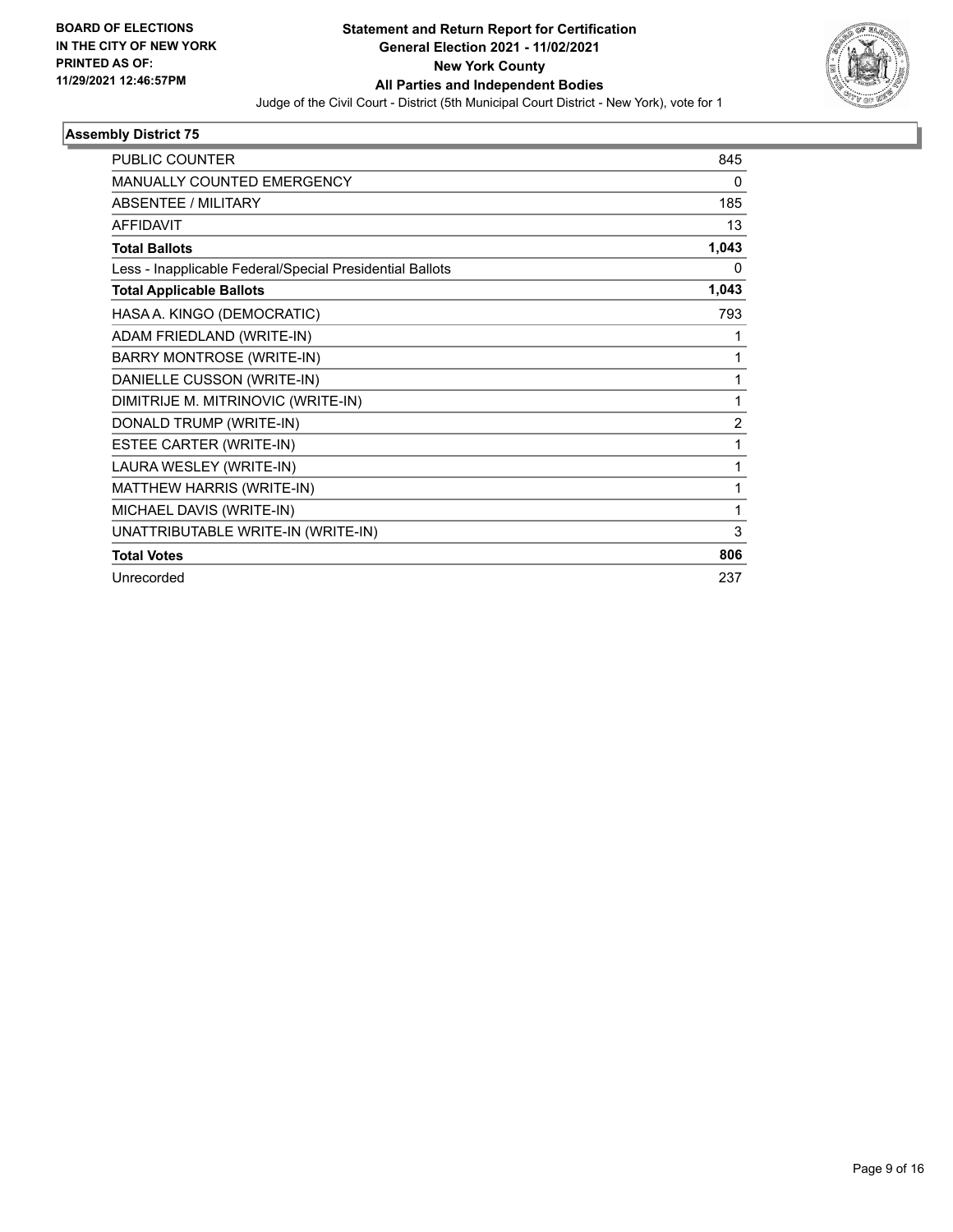

| <b>PUBLIC COUNTER</b>                                    | 41,522         |
|----------------------------------------------------------|----------------|
| MANUALLY COUNTED EMERGENCY                               | 3.             |
| <b>ABSENTEE / MILITARY</b>                               | 6,828          |
| AFFIDAVIT                                                | 339            |
| <b>Total Ballots</b>                                     | 48,692         |
| Less - Inapplicable Federal/Special Presidential Ballots | 0              |
| <b>Total Applicable Ballots</b>                          | 48,692         |
| HASA A. KINGO (DEMOCRATIC)                               | 37,866         |
| AARON GOWATICK (WRITE-IN)                                | 1              |
| ABRAHAM LINCOLN (WRITE-IN)                               | 1              |
| ADAM FRIEDLAND (WRITE-IN)                                | 1              |
| ADAM HERBST (WRITE-IN)                                   | $\mathbf{1}$   |
| ALAN FLACKS (WRITE-IN)                                   | $\overline{2}$ |
| ALEX J. MCCONNELL (WRITE-IN)                             | 1              |
| ALEXANDER FIRESTONE (WRITE-IN)                           | 1              |
| ALTON H. MADDOX JR. (WRITE-IN)                           | 1              |
| AMANDA IGELZ (WRITE-IN)                                  | 1              |
| AMAYA LEBLANCA (WRITE-IN)                                | $\mathbf{1}$   |
| AMY PRESS (WRITE-IN)                                     | 1              |
| ANDREW CALLAGHAN (WRITE-IN)                              | $\mathbf{1}$   |
| ANDREW FREY (WRITE-IN)                                   | 1              |
| ANDREW TILEN (WRITE-IN)                                  | 1              |
| ANDREW YANG (WRITE-IN)                                   | 1              |
| ANGELA EUNICE (WRITE-IN)                                 | $\mathbf{1}$   |
| ANN NEWMAN (WRITE-IN)                                    | 1              |
| ANNELIESE BARNETT (WRITE-IN)                             | $\mathbf{1}$   |
| ANTHONY RIZZO (WRITE-IN)                                 | 1              |
| ANTON MIKOFSKY (WRITE-IN)                                | 1              |
| BARBARA JAFFE (WRITE-IN)                                 | 1              |
| BARRY LEIWANT (WRITE-IN)                                 | $\mathbf{1}$   |
| <b>BARRY MONTROSE (WRITE-IN)</b>                         | 1              |
| BERNIE SANDERS (WRITE-IN)                                | $\overline{c}$ |
| BILL GOODMAN (WRITE-IN)                                  | 1              |
| BILL KATCHER (WRITE-IN)                                  | 1              |
| <b>BOB BOBINGTON (WRITE-IN)</b>                          | 1              |
| BRANDON SINGH (WRITE-IN)                                 | 1              |
| BRIAN PRENO (WRITE-IN)                                   | 1              |
| BRIAN QUILTER (WRITE-IN)                                 | 1              |
| BRIAN STAUB (WRITE-IN)                                   | 1              |
| BRITNEY SPEARS (WRITE-IN)                                | 1              |
| <b>BRUCE WRIGHT (WRITE-IN)</b>                           | 1              |
| BTZALEL HIRSHHORN (WRITE-IN)                             | 1              |
| CARINE ARTINGHAM (WRITE-IN)                              | 1              |
| CHARLES GROSS (WRITE-IN)                                 | 1              |
| CHRIS BOOTH GLEN (WRITE-IN)                              | $\mathbf{1}$   |
| CHRIS CUOMO (WRITE-IN)                                   | 1              |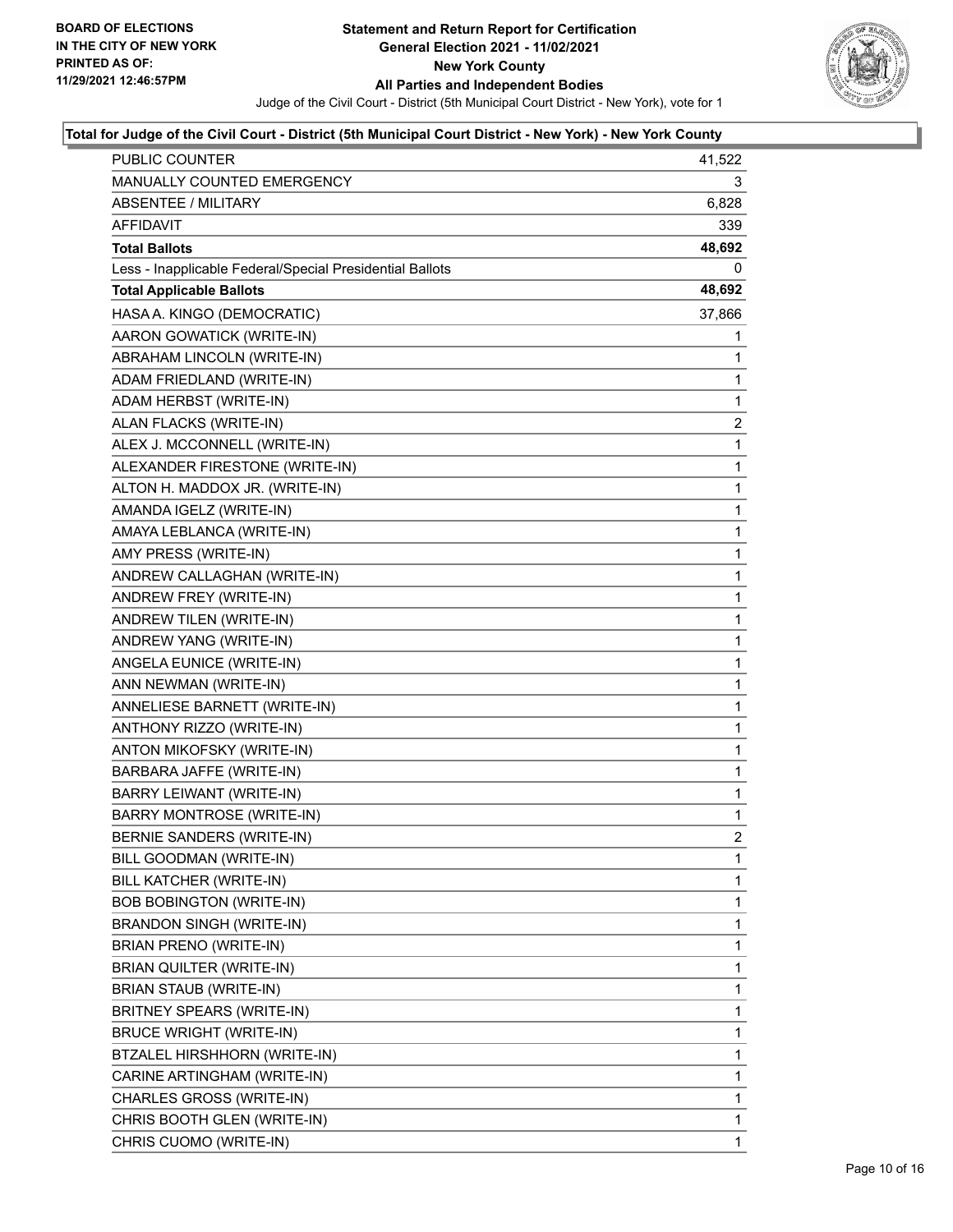

| CHRISTIAN TRIGANI (WRITE-IN)       | $\mathbf{1}$   |
|------------------------------------|----------------|
| CHRISTINE TESSITORE (WRITE-IN)     | 1              |
| CORINNE M. BEREZUK (WRITE-IN)      | 1              |
| COURTNEY HALEY (WRITE-IN)          | 1              |
| CURTIS A. SLIWA (WRITE-IN)         | 12             |
| DANIEL VELASCO (WRITE-IN)          | 1              |
| DANIELLE CUSSON (WRITE-IN)         | 1              |
| DAVID ASMAN (WRITE-IN)             | 1              |
| DAVID CHUTTER (WRITE-IN)           | 1              |
| DAVID FANNING (WRITE-IN)           | 1              |
| DAVID FRIEDMAN (WRITE-IN)          | 1              |
| DAVID GALANTER (WRITE-IN)          | 1              |
| DAVID M. MORRIS (WRITE-IN)         | 1              |
| DAVID NIDUS (WRITE-IN)             | 1              |
| DAVID P. SCHAFFER (WRITE-IN)       | 1              |
| DAVID PEREZ (WRITE-IN)             | 1              |
| DAVID RATH (WRITE-IN)              | 1              |
| DAVID S. PUMPKINS (WRITE-IN)       | 1              |
| DAVID SACK (WRITE-IN)              | 1              |
| DAVID SCHAFFER (WRITE-IN)          | 1              |
| DAVID SCHULCHET (WRITE-IN)         | 1              |
| DAVID SEATON (WRITE-IN)            | 1              |
| DEBORAH A. KONOPKO (WRITE-IN)      | 1              |
| DIANE SANE (WRITE-IN)              | 1              |
| DIMITRIJE M. MITRINOVIC (WRITE-IN) | 1              |
| DON PARKER (WRITE-IN)              | 1              |
| DONALD J. TRUMP (WRITE-IN)         | 1              |
| DONALD TRUMP (WRITE-IN)            | 10             |
| DORIS FRENCH (WRITE-IN)            | 1              |
| DOUGLAS KELJIKIAN (WRITE-IN)       | 1              |
| EDWARD GRAMLING (WRITE-IN)         | 1              |
| EDWARD L. POWERS, ESQ. (WRITE-IN)  | 1              |
| EDWARD WEISS (WRITE-IN)            | 1              |
| EDWARD WIPPER (WRITE-IN)           | 1              |
| ELANA SINENSKY (WRITE-IN)          | $\overline{2}$ |
| ELIHU MASSEL (WRITE-IN)            | 1              |
| ELIYANA KAPLOUR (WRITE-IN)         | 1              |
| ELIZA ORLINS (WRITE-IN)            | 1              |
| ELIZABETH COLLETON (WRITE-IN)      | 1              |
| ELIZABETH CROTTY (WRITE-IN)        | 1              |
| ELIZABETH FISCHER (WRITE-IN)       | 1              |
| ELLEN ABRAMS (WRITE-IN)            | 1              |
| ELON MUSK (WRITE-IN)               | 1              |
| ERIC ADAMS (WRITE-IN)              | 1              |
| ERIC L. HARTLINE (WRITE-IN)        | 1              |
| ERIC TRUMP (WRITE-IN)              | 2              |
|                                    |                |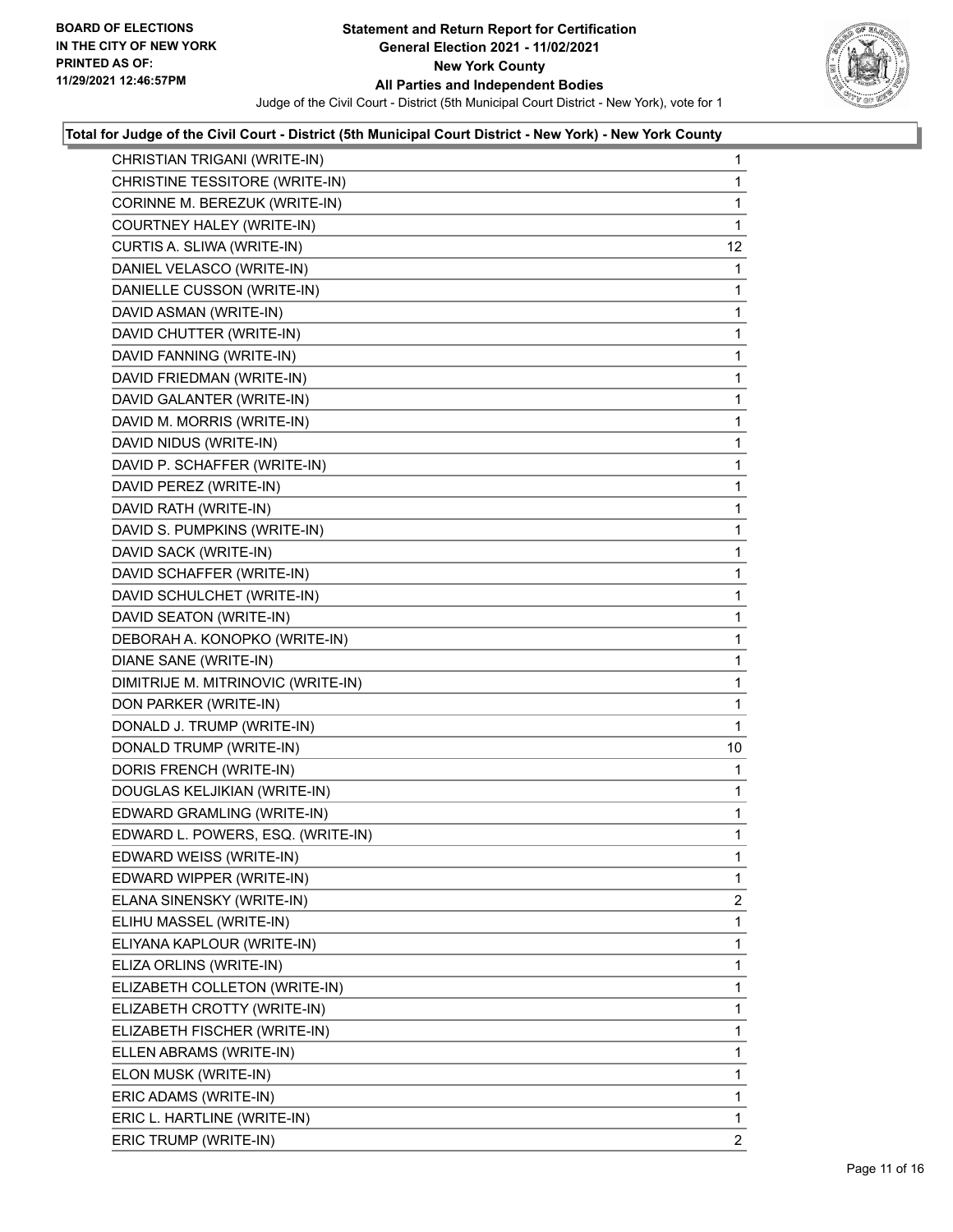

| ESTEE CARTER (WRITE-IN)             | 1 |
|-------------------------------------|---|
| ETHAN GOLDSTEIN (WRITE-IN)          | 1 |
| FATIMA SHAMA (WRITE-IN)             | 1 |
| FRANCINE COHEN (WRITE-IN)           | 1 |
| FRANK MURANO (WRITE-IN)             | 1 |
| GARY GREENGRASS (WRITE-IN)          | 1 |
| <b>GEORGE RULTER (WRITE-IN)</b>     | 1 |
| <b>GEORGE WASHINGTON (WRITE-IN)</b> | 1 |
| <b>GLENN GUCCIARDO (WRITE-IN)</b>   | 1 |
| <b>GREGG ROTH (WRITE-IN)</b>        | 1 |
| HARRISON J. GOLDIN (WRITE-IN)       | 1 |
| HARVEY STEIN (WRITE-IN)             | 1 |
| HEIDI LEVINE (WRITE-IN)             | 1 |
| HELEN OWY HAI (WRITE-IN)            | 1 |
| HENRY M. OBERNAUER (WRITE-IN)       | 1 |
| HILLEL GROSS (WRITE-IN)             | 1 |
| HON. KENITH HOLDER (WRITE-IN)       | 1 |
| HOWARD MALATZKY (WRITE-IN)          | 1 |
| HOWARD ZUCKER (WRITE-IN)            | 1 |
| ISAIAH BROWN (WRITE-IN)             | 1 |
| ISAIAH DICKER (WRITE-IN)            | 1 |
| JACOB BENJAMIN (WRITE-IN)           | 1 |
| JAKE STEVENS (WRITE-IN)             | 1 |
| JAMES NULLY (WRITE-IN)              | 1 |
| JANE JACOBS (WRITE-IN)              | 1 |
| JANE ZHANG (WRITE-IN)               | 1 |
| JEB SINGER (WRITE-IN)               | 1 |
| JEFFREY HORN (WRITE-IN)             | 1 |
| JEFFREY MILLER (WRITE-IN)           | 1 |
| JEN PSAKI (WRITE-IN)                | 1 |
| JEROME JUNGSTER (WRITE-IN)          | 1 |
| JEROME SAVINO (WRITE-IN)            | 1 |
| JESSE WATERS (WRITE-IN)             | 1 |
| JILL GRECO (WRITE-IN)               | 1 |
| JOE DOAKES (WRITE-IN)               | 1 |
| JOE NIEVES (WRITE-IN)               | 1 |
| JOHN CATSIMATIDIS (WRITE-IN)        | 1 |
| JOHN JOSEPH KELLEY (WRITE-IN)       | 1 |
| JOHN MCCORMICK (WRITE-IN)           | 1 |
| JOHN PUTNUN (WRITE-IN)              | 1 |
| JOHN VIRUET (WRITE-IN)              | 1 |
| JORDON L. HOLTZMAN (WRITE-IN)       | 1 |
| JOSEPH BIDEN (WRITE-IN)             | 1 |
| JOSEPH MCGUARVEL (WRITE-IN)         | 1 |
| JOSEPH P. WORPNER (WRITE-IN)        | 1 |
| JOSEPH VOGEL (WRITE-IN)             | 1 |
|                                     |   |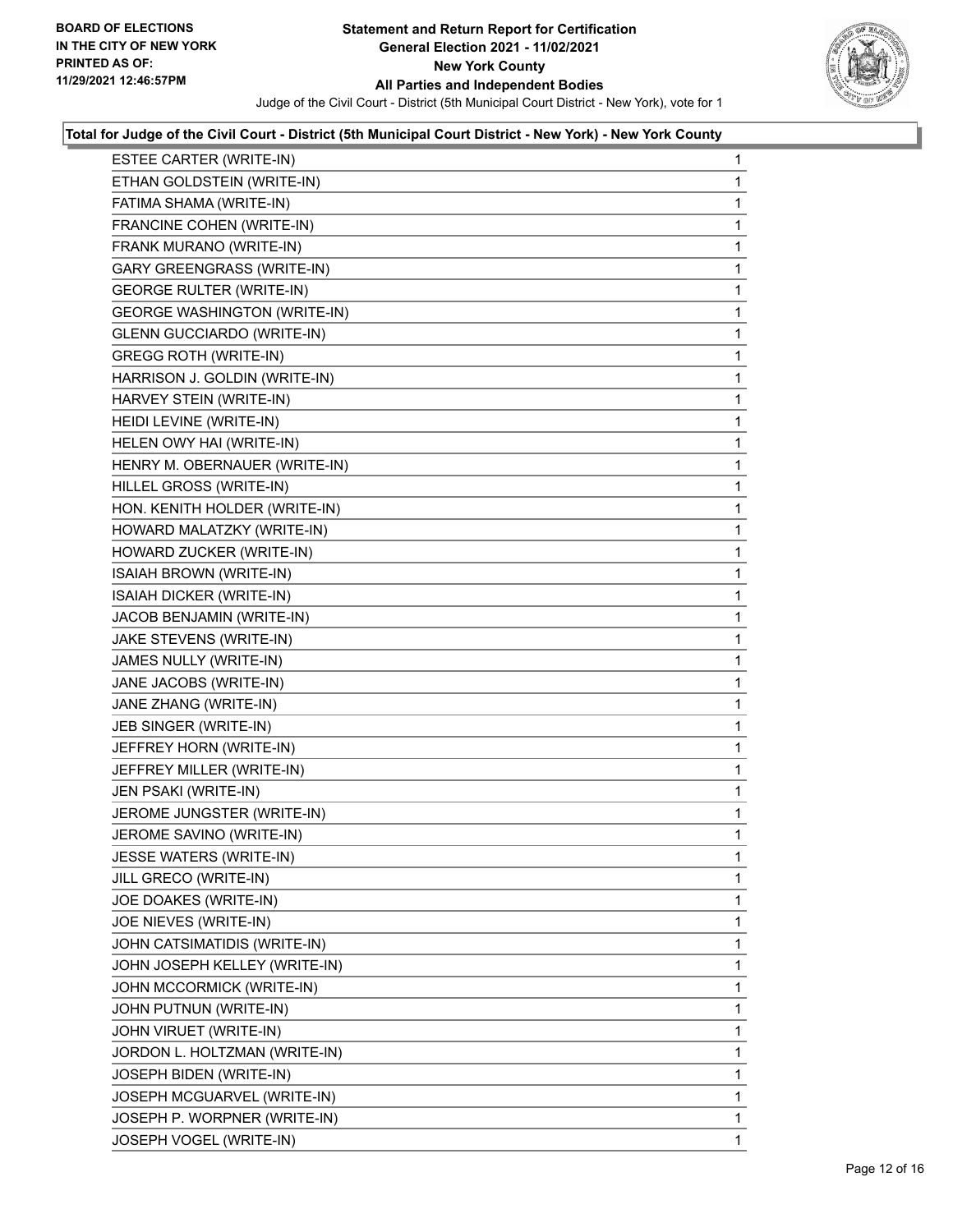

| JOSH SIEGEL (WRITE-IN)            | $\mathbf{1}$   |
|-----------------------------------|----------------|
| JOSHUA H. SILVERSTEIN (WRITE-IN)  | 1              |
| <b>JOSIAH OBASMY (WRITE-IN)</b>   | 1              |
| JULEE FLOOD (WRITE-IN)            | 1              |
| <b>JUSTIN COHEN (WRITE-IN)</b>    | 1              |
| KADAR A. HARRIS (WRITE-IN)        | 1              |
| KANYE WEST (WRITE-IN)             | 3              |
| KATHERINE ALFORD (WRITE-IN)       | 1              |
| KATIE MCMEHMAN (WRITE-IN)         | 1              |
| KEVIN R. GARVEY (WRITE-IN)        | 1              |
| KIRK DOUGLAS (WRITE-IN)           | 1              |
| LARRY ABRAMS (WRITE-IN)           | 1              |
| LARRY ELDER (WRITE-IN)            | 1              |
| LARRY SHORE (WRITE-IN)            | 1              |
| LAURA WESLEY (WRITE-IN)           | 1              |
| LEE REITER (WRITE-IN)             | 1              |
| LEONARD NIMOY (WRITE-IN)          | 1              |
| LESLIE STROTH (WRITE-IN)          | 1              |
| LEWIS C. TAISHOFF (WRITE-IN)      | 1              |
| LINA FRANCO (WRITE-IN)            | 1              |
| LIONEL WICK (WRITE-IN)            | 1              |
| LISA IMMITT (WRITE-IN)            | 1              |
| LORA MARTINEZ (WRITE-IN)          | 1              |
| MACK SCHLEFER (WRITE-IN)          | $\overline{2}$ |
| MARGARET EDER (WRITE-IN)          | 1              |
| MARIA DANZILO (WRITE-IN)          | 1              |
| MARIA KUCER (WRITE-IN)            | 1              |
| MARILYN MONROE (WRITE-IN)         | 1              |
| MARK ELLIS (WRITE-IN)             | 1              |
| MARTIN LUTHER KING JR. (WRITE-IN) | 1              |
| MATT KNIFFIN (WRITE-IN)           | 1              |
| MATTHEW HARRIS (WRITE-IN)         | 1              |
| MATTHEW PINTEA (WRITE-IN)         | 1              |
| MATTHEW ROCKWOOD (WRITE-IN)       | 1              |
| MAX ROSE (WRITE-IN)               | 1              |
| MELANIA TRUMP (WRITE-IN)          | 2              |
| MIA MINEN (WRITE-IN)              | 1              |
| MICHAEL COHEN, ESQ. (WRITE-IN)    | 1              |
| MICHAEL CRONIN (WRITE-IN)         | 1              |
| MICHAEL DAVIS (WRITE-IN)          | 1              |
| MICHAEL E. LEWYN (WRITE-IN)       | 1              |
| MICHAEL J. GRUDBERG (WRITE-IN)    | 1              |
| MICHAEL LABUSKES (WRITE-IN)       | 1              |
| MICHAEL PADDEN (WRITE-IN)         | 1              |
| MICHEL NENTWIG (WRITE-IN)         | 1              |
| MICHELLE WEBER (WRITE-IN)         | 1.             |
|                                   |                |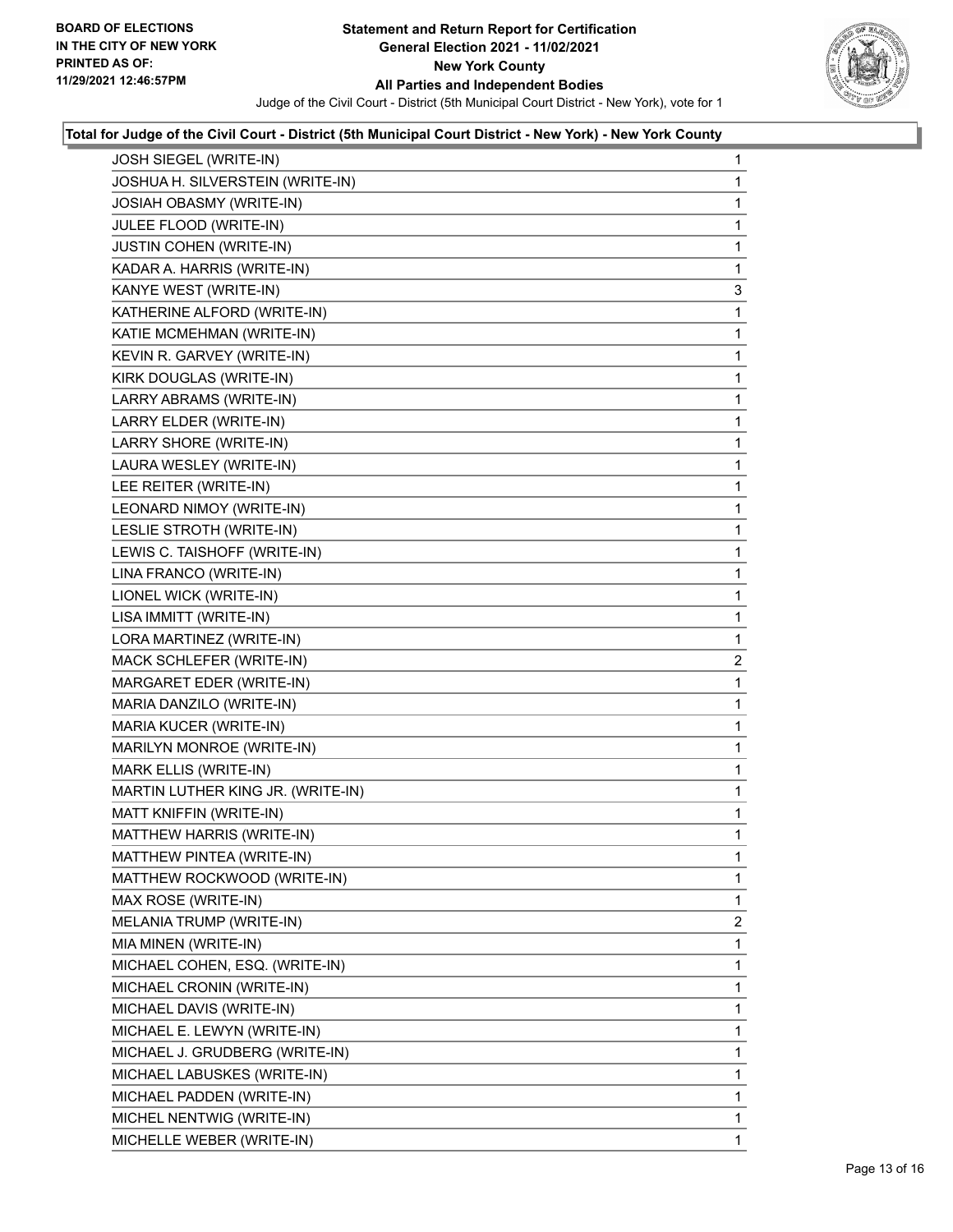

| MILLARD FILMORE (WRITE-IN)         | 1              |
|------------------------------------|----------------|
| MINDY SCHACTMAN (WRITE-IN)         | 1              |
| MIRIAM SACK (WRITE-IN)             | 1              |
| MIRIANA LISANTI (WRITE-IN)         | 1              |
| MORGAN HARTING (WRITE-IN)          | 1              |
| MOSES ZUIMILLER (WRITE-IN)         | 1              |
| NANCY SLIWA (WRITE-IN)             | 4              |
| NEIL RISS (WRITE-IN)               | 1              |
| NIKKI HALEY (WRITE-IN)             | 1              |
| OJ SIMPSON (WRITE-IN)              | 1              |
| OLIVE KESSLER (WRITE-IN)           | 1              |
| PAMELA KAPLAN (WRITE-IN)           | $\mathbf{1}$   |
| PAUL JESELSOHN (WRITE-IN)          | 1              |
| PENIAH PETRUCK (WRITE-IN)          | 1              |
| PENNY MINTZ (WRITE-IN)             | 1              |
| PERCY JACKSON (WRITE-IN)           | 1              |
| PETER C. HEIN (WRITE-IN)           | 1              |
| PETER RIORDEM (WRITE-IN)           | $\mathbf{1}$   |
| PETER WEINBERG (WRITE-IN)          | 1              |
| PHILIP NIELSEN (WRITE-IN)          | 1              |
| RABIA MITCHELL (WRITE-IN)          | 1              |
| RACQUEL REINSTEIN (WRITE-IN)       | 1              |
| RAY KELLY (WRITE-IN)               | $\overline{2}$ |
| RENEE V. MORALES (WRITE-IN)        | $\mathbf{1}$   |
| RICARDO VIERA (WRITE-IN)           | 1              |
| RICHARD BROWN (WRITE-IN)           | 1              |
| RICHARD CHAN (WRITE-IN)            | 1              |
| RICHARD FRIEDMAN (WRITE-IN)        | 1              |
| RICHARD TEMERIAN (WRITE-IN)        | 1              |
| RICK HILLS (WRITE-IN)              | $\mathbf{1}$   |
| ROBERT C. JOSMAN (WRITE-IN)        | 1              |
| ROBERT CHAN (WRITE-IN)             | $\mathbf{1}$   |
| ROBERT M. LEVY (WRITE-IN)          | 1              |
| ROBIN KRAVITZ (WRITE-IN)           | 1              |
| RONALD A. CURRIE (WRITE-IN)        | $\overline{2}$ |
| RONALD CASTORINA JR. (WRITE-IN)    | 1              |
| ROSA ANIETO (WRITE-IN)             | 1              |
| ROY MOSKOWITZ (WRITE-IN)           | 1              |
| RUDOLPH GIULIANI (WRITE-IN)        | 5              |
| RUFUS T. FIREFLY (WRITE-IN)        | 1              |
| RUSSEL MORSE (WRITE-IN)            | 1              |
| SAMANTHA SCHONFELD (WRITE-IN)      | 1              |
| SAMUEL ALITO (WRITE-IN)            | 1              |
| SARAH SHULEVITZ-VERHAND (WRITE-IN) | $\overline{2}$ |
| SCOTT MARKOFF (WRITE-IN)           | 1              |
| SCOTT REGELMAN (WRITE-IN)          | 1              |
|                                    |                |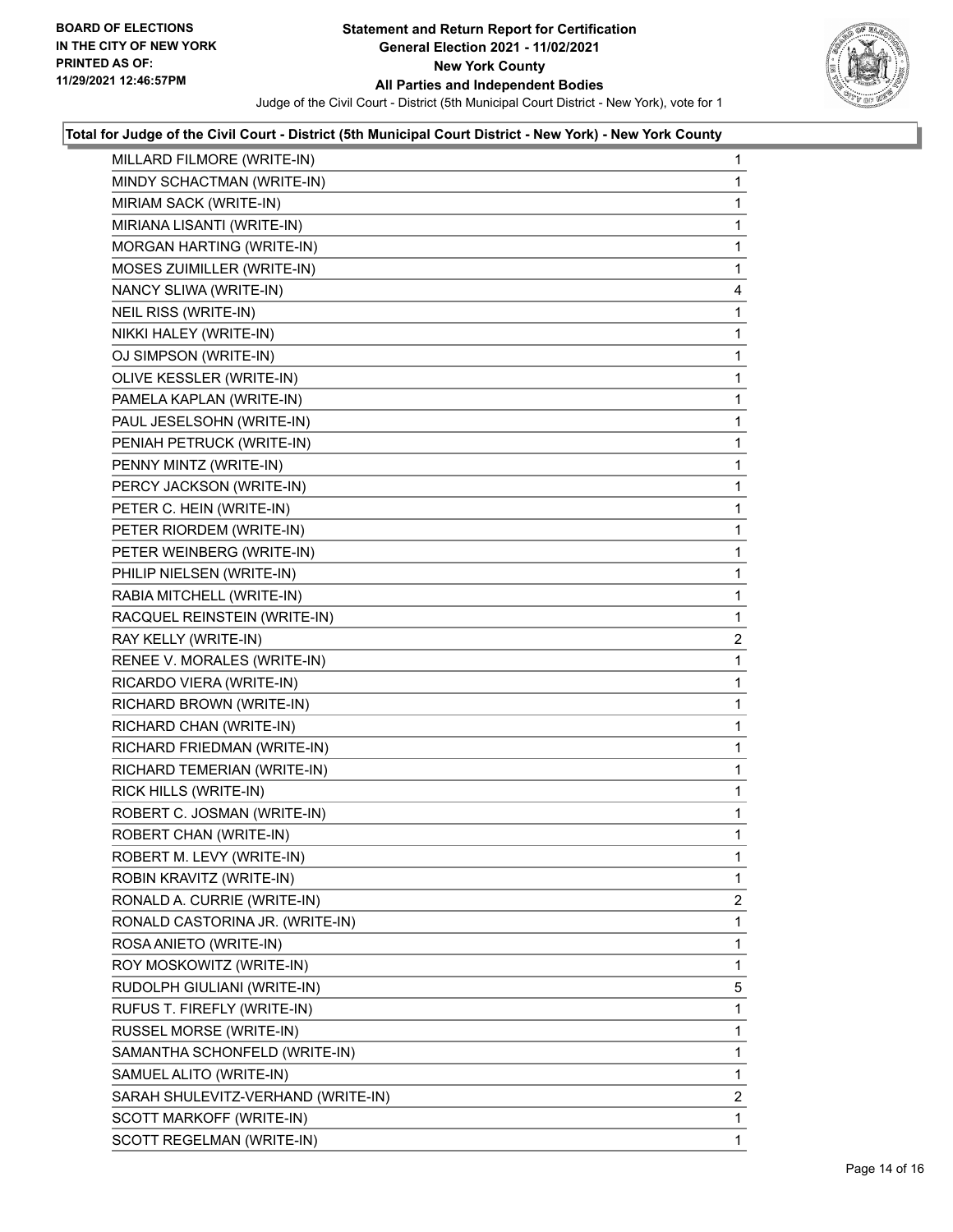

| SEAN DONOVAN (WRITE-IN)                   | $\mathbf{1}$   |
|-------------------------------------------|----------------|
| SEAN SEANLON (WRITE-IN)                   | 1              |
| SEAN SINGH (WRITE-IN)                     | 1              |
| SETH HABERMAN (WRITE-IN)                  | 1              |
| SETH STEGEL (WRITE-IN)                    | 1              |
| SIEDEL BETHUNE (WRITE-IN)                 | 1              |
| STEVE POLYKOV (WRITE-IN)                  | 1              |
| STEVEN KUPIETSKY (WRITE-IN)               | 1              |
| STEVEN MOSTOFSKY (WRITE-IN)               | 1              |
| STUART VARNEY (WRITE-IN)                  | 1              |
| SUZANNE JACOBSON (WRITE-IN)               | 1              |
| TALI FARHADIAN WEINSTEIN (WRITE-IN)       | 1              |
| TAYLOR D. KOPELAN (WRITE-IN)              | 1              |
| TED CRUZ (WRITE-IN)                       | 1              |
| THOMAS ASHER, ESQ. (WRITE-IN)             | 1              |
| THOMAS H. CURRY, ESQ. (WRITE-IN)          | 1              |
| THOMAS KENNIFF (WRITE-IN)                 | 4              |
| TYLER BARTLETT (WRITE-IN)                 | $\overline{2}$ |
| UNATTRIBUTABLE WRITE-IN (WRITE-IN)        | 148            |
| UNCOUNTED WRITE-IN PER STATUTE (WRITE-IN) | 2              |
| VICTORIA GRAFFEO (WRITE-IN)               | 1              |
| WES HIGBEE (WRITE-IN)                     | 1              |
| WILL CHOY (WRITE-IN)                      | 1              |
| WILLIAM A. PEPITONE (WRITE-IN)            | 1              |
| WILLIAM BUCKLEY (WRITE-IN)                | 1              |
| WILLIAM DYER HALPERN (WRITE-IN)           | 1              |
| WILLIAM HEINZEN (WRITE-IN)                | 1              |
| WILLIAM SPELLMAN (WRITE-IN)               | 1              |
| WOJCIECH MICKOWSKI (WRITE-IN)             | 1              |
| <b>Total Votes</b>                        | 38,307         |
| Unrecorded                                | 10,385         |
|                                           |                |